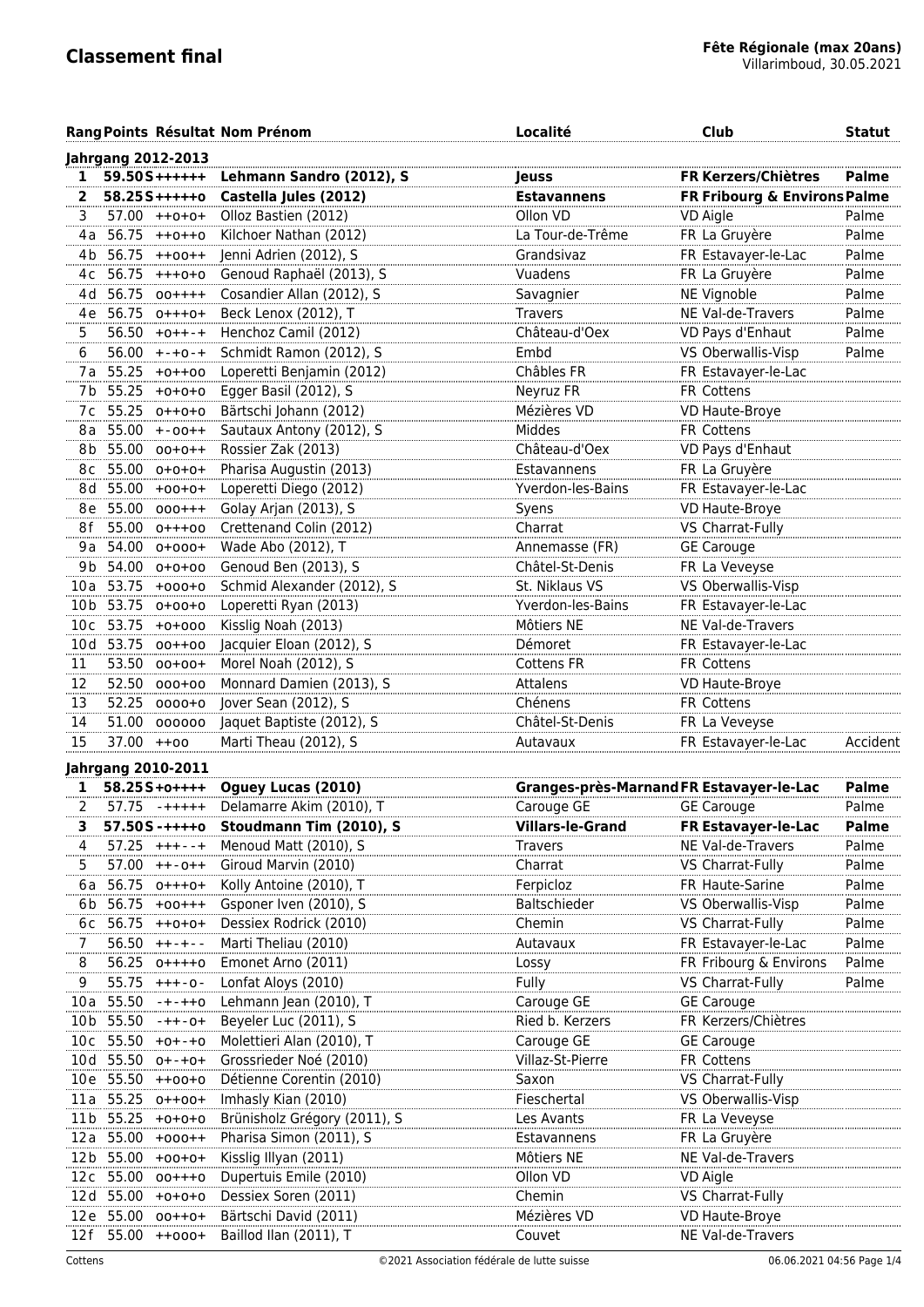|                 |           |                           | Rang Points Résultat Nom Prénom             | Localité              | Club                                 | <b>Statut</b> |
|-----------------|-----------|---------------------------|---------------------------------------------|-----------------------|--------------------------------------|---------------|
| 13              | 54.50     | $+0+00-$                  | Brodard Florian (2010), S                   | La Roche FR           | FR Haute-Sarine                      |               |
| 14              | 54.25     | $+00+0-$                  | Ney Yanis (2010)                            | Vallon                | FR Estavayer-le-Lac                  |               |
| 15              | 54.00     | $00++00$                  | Joye Kylian (2010), S                       | Villarimboud          | FR Cottens                           |               |
| 16 a            | 53.75     | $0+00+0$                  | Zahnd Thomas (2011), S                      | Leukerbad             | VS Leukerbad                         |               |
| 16 <sub>b</sub> | 53.75     | $0+00+0$                  | Rossier Tom (2011)                          | Château-d'Oex         | VD Pays d'Enhaut                     |               |
| 16c             | 53.75     | $000++0$                  | Jungo Nicolas (2010), S                     | La Roche FR           | FR Haute-Sarine                      |               |
| 16 d            | 53.75     | $0+000+$                  | Joye Etienne (2010), S                      | Villarsiviriaux       | <b>FR Cottens</b>                    |               |
|                 |           | 17a 53.50 +00+00          | Toffel Rémy (2011)                          | Middes                | FR Cottens                           |               |
|                 |           | 17b 53.50 0000++          | Droz Tristan (2010)                         | Saxon                 | VS Charrat-Fully                     |               |
|                 |           | 17c 53.50 o+ooo+          | De Siebenthal Romain (2011)                 | Flendruz              | VD Pays d'Enhaut                     |               |
|                 |           | 17d 53.50 00+0+0          | Ceccarelli Matteo (2010), S                 | Leuk Stadt            | VS Leukerbad                         |               |
| 18a             | 52.50     | 00000+                    | Vuagniaux Julien (2011)                     | Bex                   | VD Aigle                             |               |
| 18 b            |           | 52.50 0+0000              | Rausis Maël (2010), S                       | Dommartin             | <b>VD Lausanne</b>                   |               |
| 19              | 52.25     | 000+00                    | Dupertuis Lionel (2011)                     | Ollon VD              | <b>VD Aigle</b>                      |               |
| 20              |           | 51.00 000000              | Dubuis Alan (2011)                          | Fully                 | VS Charrat-Fully                     |               |
|                 |           |                           |                                             |                       |                                      |               |
|                 |           | <b>Jahrgang 2008-2009</b> |                                             |                       |                                      |               |
| 1               |           | $58.75S - + + + + +$      | Vauthey Maxime (2008), S                    | Aigle                 | <b>VD</b> Aigle<br>NE Val-de-Travers | <b>Palme</b>  |
| 2               |           | $58.25$ +++0++            | Tissot Maxence (2008), S                    | <b>Boudry</b>         |                                      | Palme         |
| 3               |           | 57.75 0+++++              | Amacker Nico (2008), S                      | Agarn                 | VS Leukerbad                         | Palme         |
| 4               |           | $57.50S++++-o$            | Cardinaux Nathaël (2008), S                 | <b>Bouloz</b>         | <b>FR La Veveyse</b>                 | <b>Palme</b>  |
| 5               |           | $57.25$ -+++-+            | Suchet Maxime (2009), S                     | Grandvillard          | FR Fribourg & Environs               | Palme         |
| 6a              |           | $57.00$ -+++-+            | Jacquaz Gaëtan (2008)                       | Ecuvillens            | FR Fribourg & Environs               | Palme         |
|                 |           | 6b 57.00 ++++00           | Girard Noé (2009), S                        | Le Crêt-près-Semsales | FR La Veveyse                        | Palme         |
| 7               |           | 56.75 0+++0+              | Wyssen Luca (2008), S                       | Susten                | VS Leukerbad                         | Palme         |
| 8 a             |           | $56.50$ $0-++++$          | Tissot Arnaud (2008), S                     | Boudry                | NE Val-de-Travers                    | Palme         |
| 8b              |           | 56.50 0++0++              | Toffel Colin (2008)                         | Middes                | FR Cottens                           | Palme         |
| 8c              | 56.50     | $0+0+++$                  | Crausaz Alexis (2009), S                    | Lussy FR              | FR Cottens                           | Palme         |
|                 | 8d 56.50  | $++00++$                  | Brodard François (2008), S                  | Zénauva               | FR Haute-Sarine                      | Palme         |
| 9               | 56.25     | $++00++$                  | Ayer Antoine (2008), S                      | Le Crêt-près-Semsales | FR La Veveyse                        | Palme         |
| 10              | 56.00     | $++0++0$                  | Schwab Fabio (2008), S                      | Jeuss                 | FR Kerzers/Chiètres                  | Palme         |
| 11 a            | 55.75     | $0 + + 0 - +$             | Marti Thierry (2009)                        | Autavaux              | FR Estavayer-le-Lac                  | Palme         |
| 11b             | 55.75     | $+++0-0$                  | Jolliet Guillaume (2008), S                 | Aigle                 | VD Aigle                             | Palme         |
|                 |           | $11c$ 55.75 +0++0-        | Grossmann Aloïs (2009)                      | Marsens               | FR La Gruyère                        | Palme         |
|                 |           | $12a$ 55.50 $++0+00$      | Moret Tristan (2009)                        | Vuadens               | FR La Gruyère                        |               |
|                 |           |                           | 12b 55.50 +00++0 Loperetti Josias (2009), S | Châbles               | FR Estavayer-le-Lac                  |               |
|                 |           |                           | 13a 55.25 - + + 00 + Pharisa Samuel (2009)  | Estavannens           | FR La Gruyère                        |               |
|                 | 13b 55.25 | $+0++0-$                  | Knieling Jonas (2008)                       | La Tzoumaz            | VS Charrat-Fully                     |               |
|                 | 13c 55.25 | $+0+0+0$                  | Wittwer Len (2009), S                       | Galmiz                | FR Kerzers/Chiètres                  |               |
|                 | 13d 55.25 | $+0+0+0$                  | Robert Kenny (2009)                         | Brot-Plamboz          | NE Val-de-Travers                    |               |
|                 | 13e 55.25 | $00 + + +0$               | Rigolet Fabien (2008), S                    | Treyvaux              | FR Haute-Sarine                      |               |
| 13 f            | 55.25     | $+0+00+$                  | Olloz Alexandre (2008), S                   | Ollon VD              | VD Aigle                             |               |
| 13g             | 55.25     | $+000++$                  | Moret Nicolas (2008), S                     | Vuadens               | FR La Gruyère                        |               |
|                 | 14a 55.00 | $++0-+0$                  | Braig Ruben (2008), S                       | Gurbrü                | FR Kerzers/Chiètres                  |               |
|                 |           | 14b 55.00 +00+0+          | Henchoz Isaac (2009)                        | Château-d'Oex         | VD Pays d'Enhaut                     |               |
|                 |           | 14c 55.00 o+oo++          | Dietrich Boris (2009), S                    | Kerzers               | FR Kerzers/Chiètres                  |               |
| 15              |           | $54.75$ $0-+-0+$          | Henchoz Ami (2008)                          | Château-d'Oex         | VD Pays d'Enhaut                     |               |
| 16              |           | $54.50 + -0 - 0 +$        | Bongard Timéo (2009)                        | Murist                | FR Estavayer-le-Lac                  |               |
| 17 a            | 54.25     | $000 + - +$               | Monnard Dylan (2009), S                     | Attalens              | VD Haute-Broye                       |               |
| 17 <sub>b</sub> | 54.25     | $0+0+0$                   | Giroud Nathan (2008), T                     | Charrat               | VS Charrat-Fully                     |               |
| 18 a            | 54.00     | $+ -00 + 0$               | Fontolliet Eliott (2009)                    | <b>Burtigny</b>       | VD Mont-sur-Rolle                    |               |
| 18 b            | 54.00     | 000++0                    | Juan Mael (2008)                            | Ollon VD              | VD Aigle                             |               |
| 18 c            | 54.00     | $0+0+00$                  | Castella Martin (2009), S                   | Estavannens           | FR Fribourg & Environs               |               |
|                 | 19a 53.75 | $+00+0-$                  | Monney Quentin (2008), S                    | Progens               | FR La Veveyse                        |               |
|                 | 19b 53.75 | $00++00$                  | Sciotto Vincent (2009)                      | Vaulruz               | FR La Gruyère                        |               |
|                 |           | 19c 53.75 00+00+          | Julmy Mathéo (2009), S                      | Villarimboud          | FR Cottens                           |               |
|                 |           | 19d 53.75 +000+0          | Hoffmann Emilien (2008), S                  | Les Vieux-Prés        | NE Vignoble                          |               |
|                 |           |                           |                                             |                       |                                      |               |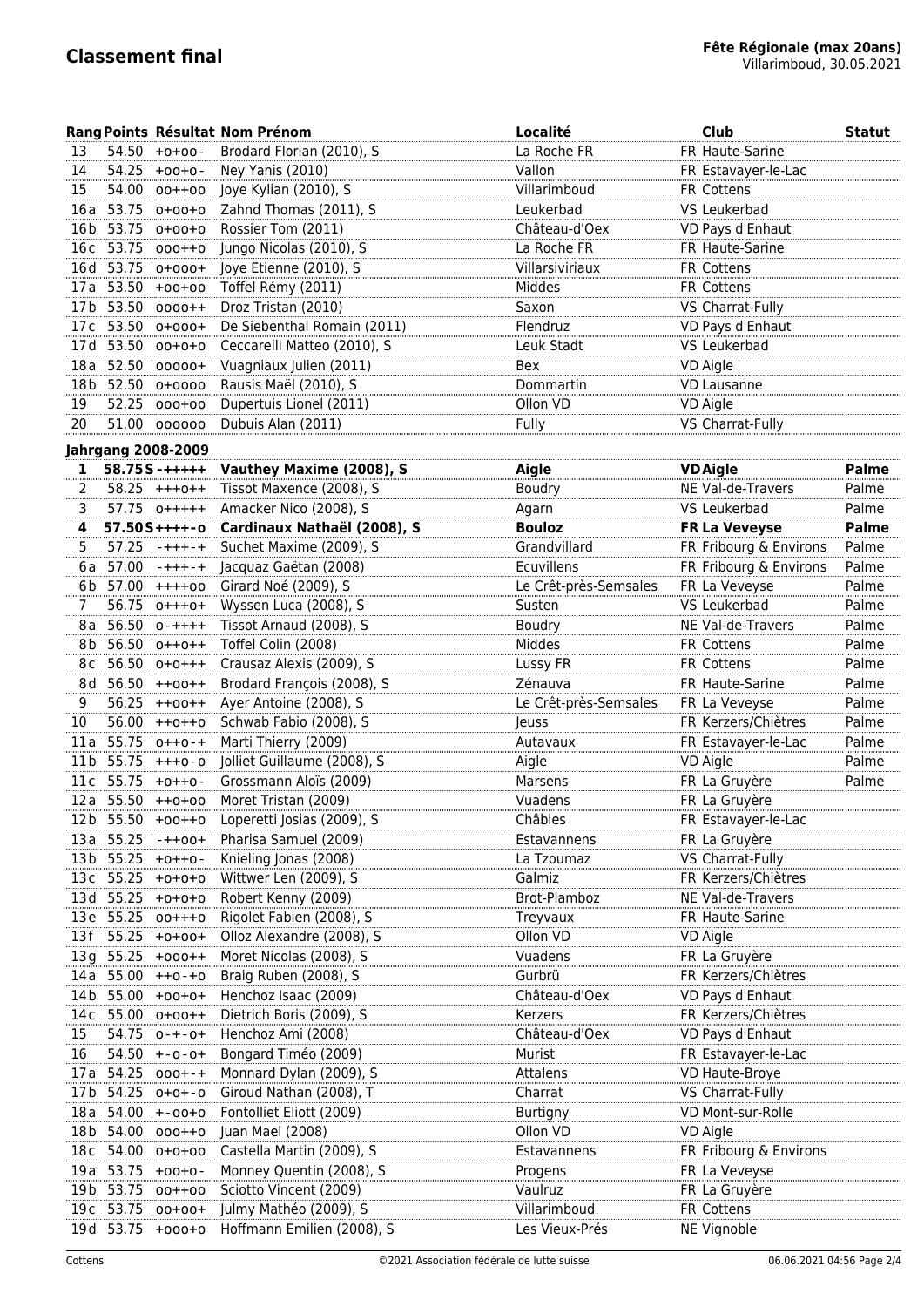|                       |                           |                           | Rang Points Résultat Nom Prénom                                 | Localité                    | <b>Club</b>                           | <b>Statut</b> |  |  |  |
|-----------------------|---------------------------|---------------------------|-----------------------------------------------------------------|-----------------------------|---------------------------------------|---------------|--|--|--|
|                       | 19e 53.75                 | $00+0+0$                  | Hauser Adilien (2009)                                           | <b>Burtigny</b>             | VD Mont-sur-Rolle                     |               |  |  |  |
| 19f                   | 53.75                     | $+0+000$                  | Audermard Germain (2009), S                                     | Villarsiviriaux             | FR Cottens                            |               |  |  |  |
|                       |                           | 20a 53.50 o+ooo+          | Meyer Noé (2009), S                                             | Peyres-Possens              | VD Haute-Broye                        |               |  |  |  |
|                       |                           | 20b 53.50 o+o---          | Wade Saliou (2008), T                                           | Annemasse (FR)              | <b>GE Carouge</b>                     |               |  |  |  |
|                       |                           | 21a 52.50 00+000          | Rüegg Basil (2009), S                                           | <b>Brig</b>                 | VS Oberwallis-Visp                    |               |  |  |  |
| 21 <sub>b</sub>       |                           | 52.50 00000+              | Michellod Maksymiliann (2009)                                   | Hérémence                   | <b>VS Bramois</b>                     |               |  |  |  |
| 21c                   |                           | 52.50 +00000              | Bühler Denis (2009), S                                          | Yens                        | VD Mont-sur-Rolle                     |               |  |  |  |
| 22a                   | 52.25                     | 000+00                    | Pellaton Valentino (2009)                                       | Brot-Plamboz                | NE Val-de-Travers                     |               |  |  |  |
|                       | 22b 52.25                 | $0000+0$                  | Martin Erwin (2008)                                             | St-Martin VS                | VS Bramois                            |               |  |  |  |
| 23                    | 51.25                     | 000000                    | Maison Leo (2009), S                                            | Arconciel                   | FR Haute-Sarine                       |               |  |  |  |
|                       |                           | <b>Jahrgang 2006-2007</b> |                                                                 |                             |                                       |               |  |  |  |
| 1                     |                           | $59.00S - + + + + +$      | Grosjean Samuel (2006), S                                       | <b>Essertines-sur-Rolle</b> | <b>VD Mont-sur-Rolle</b>              | <b>Palme</b>  |  |  |  |
| 2                     |                           | $58.00 + + - + + +$       | Fontaine Anthony (2006), T                                      | Charrat                     | VS Charrat-Fully                      | Palme         |  |  |  |
| 3                     |                           | $57.25$ +++0-+            | Althaus Thiben (2006), T                                        | Ollon VD                    | <b>VD Aigle</b>                       | Palme         |  |  |  |
|                       |                           | 4a 57.00So++++o           | Tornare Laurent (2007), S                                       | <b>Botterens</b>            | FR La Gruyère                         | <b>Palme</b>  |  |  |  |
|                       |                           | 4b 57.00 o+++o+           | Gentizon Alexandre (2006)                                       | Les Monts-de-Corsier        | FR La Veveyse                         | Palme         |  |  |  |
| 5                     |                           | $56.75 + 0+0++$           | Rossier Rayan (2007), S                                         | Prez-vers-Noréaz            | FR La Gruyère                         | Palme         |  |  |  |
|                       |                           | 6a $56.50 + + + +0+$      | Wolf Raphael (2007), S                                          | Ried b. Kerzers             | FR Kerzers/Chiètres                   | Palme         |  |  |  |
|                       |                           | 6b 56.50 ++o++o           | Sauthier Bastien (2007)                                         | Sornard (Nendaz)            | <b>VS Bramois</b>                     | Palme         |  |  |  |
| 6с                    |                           | $56.50 +0+0++$            | Genoud Robin (2007), S                                          | Châtel-St-Denis             | FR La Veveyse                         | Palme         |  |  |  |
| 6d                    | 56.50                     | $-+++- -$                 | Tissot Joffrey (2006), S                                        | Boudry                      | NE Val-de-Travers                     | Palme         |  |  |  |
|                       | 7a 56.25                  | $-+ - +0+$                | Fankhauser Tom (2006), S                                        | Villarepos                  | FR Kerzers/Chiètres                   | Palme         |  |  |  |
|                       | 7b 56.25                  |                           | -++++o - Suchet Yannick (2007), S                               | Grandvillard                | FR Fribourg & Environs                | Palme         |  |  |  |
|                       | 8a 55.25                  | $+ -0 + 0 +$              | Grandgirard Nathan (2007)                                       | Cugy FR                     | FR Estavayer-le-Lac                   |               |  |  |  |
| 8 b                   | 55.25                     | $+00+0$                   | Messaoudi Yanis (2006), T                                       | Morges                      | VD Lausanne                           |               |  |  |  |
| 8 c                   | 55.25                     | $+0+00+$                  | Dedelley Lino (2007)                                            | Murist                      | FR Estavayer-le-Lac                   |               |  |  |  |
| 8 d                   | 55.25                     | $++00+0$                  | Carron Léandre (2006), T                                        | Fully                       | VS Charrat-Fully                      |               |  |  |  |
|                       | 8e 55.25                  | $0+0+0$                   | Berthoud Alex (2006), S                                         | Châtel-St-Denis             | FR La Veveyse                         |               |  |  |  |
| 8f                    |                           | $55.25 +00+0+$            | Benninger Nico (2007), S                                        | Murten                      | FR Kerzers/Chiètres                   |               |  |  |  |
| 9 a                   |                           | 55.00 00+++0              | Evard Melvin (2006), S                                          | <b>Villiers</b>             | NE Vignoble                           |               |  |  |  |
| 9b                    |                           | 55.00 0+00++              | Daenzer Gaëtan (2006)                                           | Rueyres-St-Laurent          |                                       |               |  |  |  |
| 10                    | 54.75                     | $0+0+0$                   | Torche Louis (2007), S                                          | Les Vieux-Prés              | FR Fribourg & Environs<br>NE Vignoble |               |  |  |  |
| 11                    | 54.25                     |                           | +0+000+ Boson Kévin (2006)                                      | Charrat                     | VS Charrat-Fully                      |               |  |  |  |
|                       |                           |                           | 12a 54.00 +0+000 Von Niederhausern David (2007)                 | Murist                      | FR Estavayer-le-Lac                   |               |  |  |  |
|                       |                           | 12b 54.00 ++0000          |                                                                 |                             |                                       |               |  |  |  |
| 12c                   | 54.00                     |                           | Vachoud Alain (2007), S<br>Jollien Yan (2006), T                | ROMONT FR                   | FR Cottens<br>VS Savièse-Edelweiss    |               |  |  |  |
|                       | 53.75                     | $000 + 0 +$               |                                                                 | Conthey                     |                                       |               |  |  |  |
| 13a                   | 13b 53.75                 | $0+000+$                  | Sonnay Jean-Baptiste (2007), S<br>Luyet Jean-Baptiste (2007), S | Grattavache<br>Savièse      | FR La Veveyse<br>VS Savièse-Edelweiss |               |  |  |  |
|                       | 13c 53.75                 | $00+0+0$                  | Kapp Lilian (2007)                                              |                             |                                       |               |  |  |  |
|                       |                           | $00++00$<br>53.50 0+00+0  | Crettaz Logan (2007), S                                         | Avenches<br><b>Bramois</b>  | FR Estavayer-le-Lac<br>VS Bramois     |               |  |  |  |
| 14                    | 52.50                     |                           | Ulrich Nicolas (2007), S                                        | Orbe                        |                                       |               |  |  |  |
| 15a                   | 52.50                     | $00 - 00 +$               | Tuscher Esteban (2007)                                          |                             | VD Lausanne<br>VD Mont-sur-Rolle      |               |  |  |  |
| 15 <sub>b</sub><br>16 | 51.50                     | 000+00                    | Peter Benjamin (2007), S                                        | <b>Bassins</b><br>Binn      | VS Oberwallis-Visp                    |               |  |  |  |
|                       |                           | $000 - 00$                |                                                                 | Vaulruz                     |                                       |               |  |  |  |
| 17                    | 51.25<br>45.25            | 000000                    | Geinoz Antoine (2006), S<br>Vuagniaux Nathan (2007), S          | Les Posses-sur-Bex          | FR La Gruyère<br>VD Aigle             | Accident      |  |  |  |
| 18                    |                           | $0+00+$                   |                                                                 |                             |                                       |               |  |  |  |
| 19                    | 26.75                     | $+00$                     | Berthoud Achille (2007), S                                      | Châtel-St-Denis             | FR La Veveyse                         | Accident      |  |  |  |
|                       | <b>Jahrgang 2004-2005</b> |                           |                                                                 |                             |                                       |               |  |  |  |
| 1                     |                           | $59.005 - + + + + +$      | <b>Zbinden Dario (2004)</b>                                     | <b>Oberschrot</b>           | <b>FR Sense/La Singine</b>            |               |  |  |  |
| 2                     |                           | $57.75S$ +++++0           | Buchs Noah (2004)                                               | <b>Brünisried</b>           | <b>FR Sense/La Singine</b>            |               |  |  |  |
| 3                     | 57.00                     | $-+0+++$                  | Reichenbach Adrian (2004), S                                    | Gstaad                      | <b>BO</b> Saanenland                  |               |  |  |  |
| 4                     | 56.75                     | $++-+0+$                  | Siegenthaler Leo (2005), S                                      | Jeuss                       | FR Kerzers/Chiètres                   |               |  |  |  |
| 5                     | 56.50                     | $+0+++-$                  | Leuenberger Gian (2005), S                                      | Kerzers                     | FR Kerzers/Chiètres                   |               |  |  |  |
| 6 a                   | 56.25                     | $0$ +++0+                 | Fuchs Sylvain (2005)                                            | Guschelmuth                 | FR Fribourg & Environs                |               |  |  |  |
| 6b                    | 56.25                     | $-++0+ -$                 | Martin Gaël (2004), S                                           | Oron-la-Ville               | VD Haute-Broye                        |               |  |  |  |
| 6 c                   | 56.25                     | $0++-+-$                  | Collaud Bastien (2005), S                                       | Vallon                      | FR Estavayer-le-Lac                   |               |  |  |  |
| 7 a                   | 56.00                     | $0$ +++0+                 | Lengen Michael (2005), S                                        | Raron                       | VS Oberwallis-Visp                    |               |  |  |  |